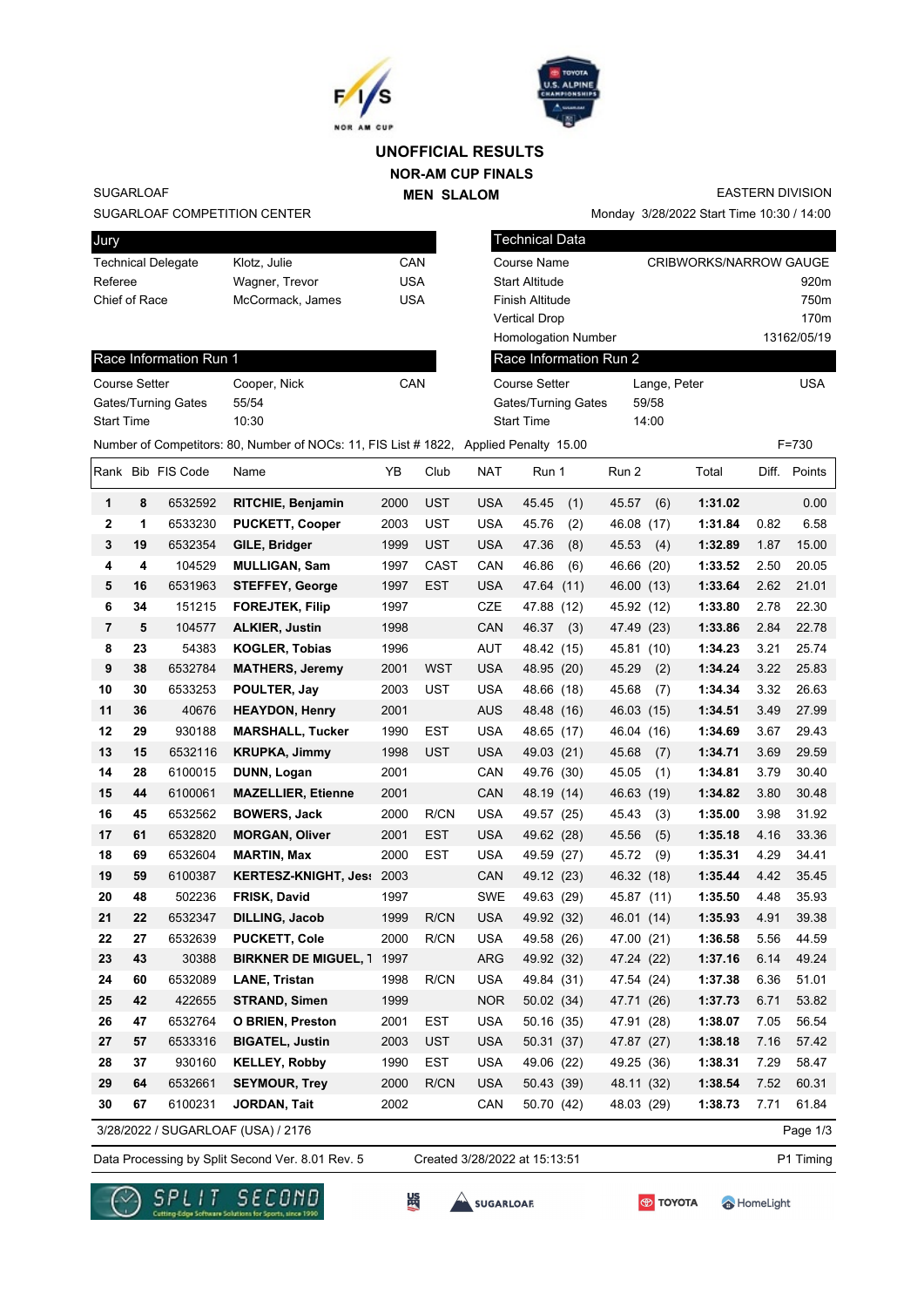# **NOR-AM CUP FINALS MEN SLALOM UNOFFICIAL RESULTS**

SUGARLOAF COMPETITION CENTER SUGARLOAF

EASTERN DIVISION

Monday 3/28/2022 Start Time 10:30 / 14:00

| Rank |    | <b>Bib FIS Code</b> | Name                      | YΒ   | Club       | <b>NAT</b> | Run 1         | Run 2       | Total   | Diff. | Points       |
|------|----|---------------------|---------------------------|------|------------|------------|---------------|-------------|---------|-------|--------------|
| 31   | 71 | 6533243             | SIMON, Jordan             | 2003 | <b>EST</b> | <b>USA</b> | 50.47(41)     | 48.59 (34)  | 1:39.06 | 8.04  | 64.48        |
| 32   | 72 | 6532418             | <b>RYAN, Bobby</b>        | 1999 | R/CN       | <b>USA</b> | 51.41<br>(47) | 48.09 (30)  | 1:39.50 | 8.48  | 68.01        |
| 33   | 80 | 6100262             | TIMM, Dylan               | 2002 |            | <b>CAN</b> | 51.55(48)     | 48.24 (33)  | 1:39.79 | 8.77  | 70.34        |
| 34   | 11 | 6533260             | <b>PALMQUIST, Camden</b>  | 2003 | UST        | <b>USA</b> | 52.57 (51)    | 47.65 (25)  | 1:40.22 | 9.20  | 73.79        |
| 35   | 79 | 6100013             | <b>CARRUTHERS, Caeden</b> | 2001 |            | <b>CAN</b> | 52.48 (50)    | 48.09 (30)  | 1:40.57 | 9.55  | 76.59        |
| 36   | 18 | 6532338             | <b>CORNELIUS, Cooper</b>  | 1999 | R/CN       | <b>USA</b> | 57.61 (52)    | 48.96 (35)  | 1:46.57 |       | 15.55 124.71 |
| 37   | 70 | 221320              | <b>VINTER, Zak</b>        | 1998 |            | <b>GBR</b> | 50.43 (39)    | 56.55 (38)  | 1:46.98 |       | 15.96 128.00 |
| 38   | 39 | 40712               | <b>HOFFMAN. Thomas</b>    | 2002 |            | <b>AUS</b> | 1:01.03(54)   | 50.24 (37)  | 1:51.27 |       | 20.25 162.41 |
| 39   | 3  | 6531160             | <b>LEEVER, Alex</b>       | 1995 | R/CN       | <b>USA</b> | 47.56 (10)    | 1:04.13(39) | 1:51.69 | 20.67 | 165.78       |

### **DID NOT QUALIFY FOR THE SECOND RUN**

**NOT PERMITTED TO START 1st RUN**

|                |         | DID NOT START 1st RUN: 1 competitor    |      |             |            |         |          |
|----------------|---------|----------------------------------------|------|-------------|------------|---------|----------|
| 55             | 6532394 | <b>BRAYTON, Hunter</b>                 | 1999 | <b>EST</b>  | <b>USA</b> |         |          |
|                |         |                                        |      |             |            |         |          |
|                |         | DID NOT FINISH 1st RUN: 22 competitors |      |             |            |         |          |
| 78             | 6100052 | <b>VAN SOEST, Gerrit</b>               | 2001 |             | CAN        |         |          |
| 75             | 6532856 | <b>IACOBELLI, Cooper</b>               | 2001 | <b>WST</b>  | <b>USA</b> |         |          |
| 74             | 6532882 | <b>PERKINS, Tanner</b>                 | 2001 | R/CN        | <b>USA</b> |         |          |
| 68             | 6100238 | <b>LATULIPPE, Louis</b>                | 2002 |             | CAN        |         |          |
| 66             | 6100400 | SOLA, Heming                           | 2003 |             | CAN        |         |          |
| 63             | 6533028 | <b>KEARING, Luke</b>                   | 2002 | EST         | <b>USA</b> |         |          |
| 62             | 6100065 | <b>ROMANIN, Nathan</b>                 | 2001 |             | CAN        |         |          |
| 53             | 104868  | ALARIE, Charles-Antoir 2000            |      |             | CAN        |         |          |
| 51             | 6100274 | <b>WOOD, Mackenzie</b>                 | 2002 |             | CAN        |         |          |
| 41             | 430762  | JASICZEK, Jedrzej                      | 1997 |             | <b>POL</b> |         |          |
| 40             | 104885  | <b>CASSELMAN, Jamie</b>                | 2000 |             | CAN        |         |          |
| 35             | 422670  | VOELLO, Gustav Rosbe 1999              |      |             | <b>NOR</b> |         |          |
| 33             | 430633  | <b>JASICZEK, Michal</b>                | 1994 |             | <b>POL</b> |         |          |
| 32             | 422716  | <b>NORMANNSETH, Wilhel</b>             | 2000 |             | <b>NOR</b> |         |          |
| 25             | 6533248 | <b>SARCHETT, Ryder</b>                 | 2003 | <b>UST</b>  | <b>USA</b> |         |          |
| 24             | 6533046 | <b>PARAZETTE, Oliver</b>               | 2002 | WST         | <b>USA</b> |         |          |
| 21             | 6532084 | <b>RADAMUS, River</b>                  | 1998 | <b>UST</b>  | <b>USA</b> |         |          |
| 17             | 104539  | <b>SEGER, Riley</b>                    | 1997 | CAST        | CAN        |         |          |
| 13             | 6532786 | <b>RIEMENSCHNEIDER, No</b>             | 2001 | R/CN        | <b>USA</b> |         |          |
| $\overline{7}$ | 104488  | <b>FOURNIER, Simon</b>                 | 1997 |             | CAN        |         |          |
| 6              | 104697  | <b>WALLACE, Liam</b>                   | 1999 | <b>CAST</b> | CAN        |         |          |
| $\overline{2}$ | 104710  | JORDAN, Asher                          | 1999 | CAST        | CAN        |         |          |
|                |         |                                        |      |             |            |         |          |
|                |         | DISQUALIFIED 1st RUN: 1 competitor     |      |             |            |         |          |
| 73             | 6100377 | <b>BARABE, Alexis</b>                  | 2003 |             | CAN        | Gate 55 |          |
|                |         |                                        |      |             |            |         |          |
|                |         | <b>NOT PERMITTED TO START 2nd RUN</b>  |      |             |            |         |          |
|                |         |                                        |      |             |            |         |          |
|                |         | 3/28/2022 / SUGARLOAF (USA) / 2176     |      |             |            |         | Page 2/3 |

Data Processing by Split Second Ver. 8.01 Rev. 5 Created 3/28/2022 at 15:13:51 P1 Timing

Created 3/28/2022 at 15:13:51





**SES**